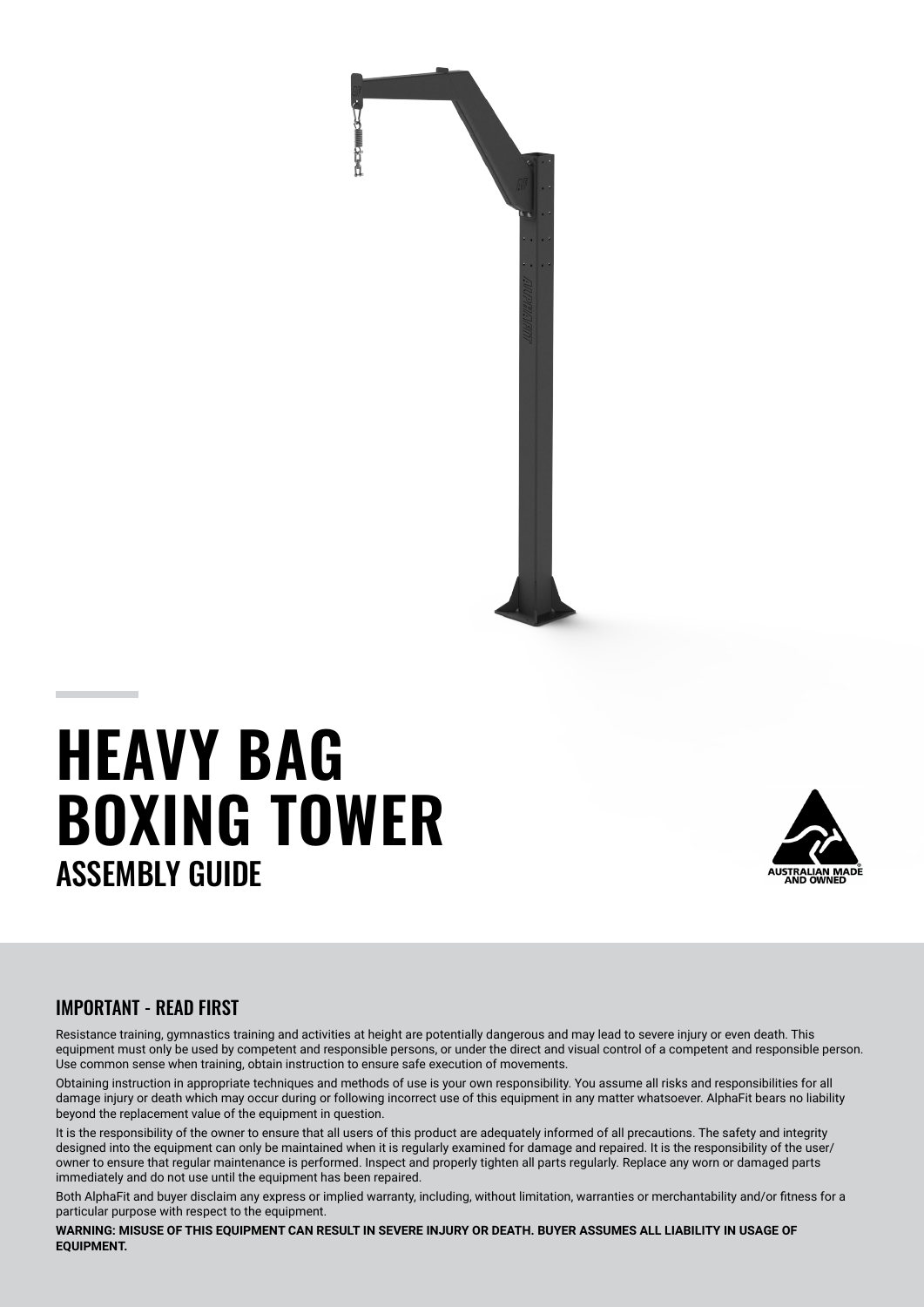### COMPONENT OVERVIEW



### HEAVY BAG BOXING TOWER PART LIST:



Read this entire guide before attempting to build or use this machine. This guide contains step by step instructions for proper assembly. **AlphaFit recommends a minimum of two (2) people to assemble the Heavy Bag Boxing Tower.** Use the parts list included in this guide to verify that all parts are accounted for before assembly. If any parts are missing, contact AlphaFit on 1300 257 428 or admin@alphafit.com.au.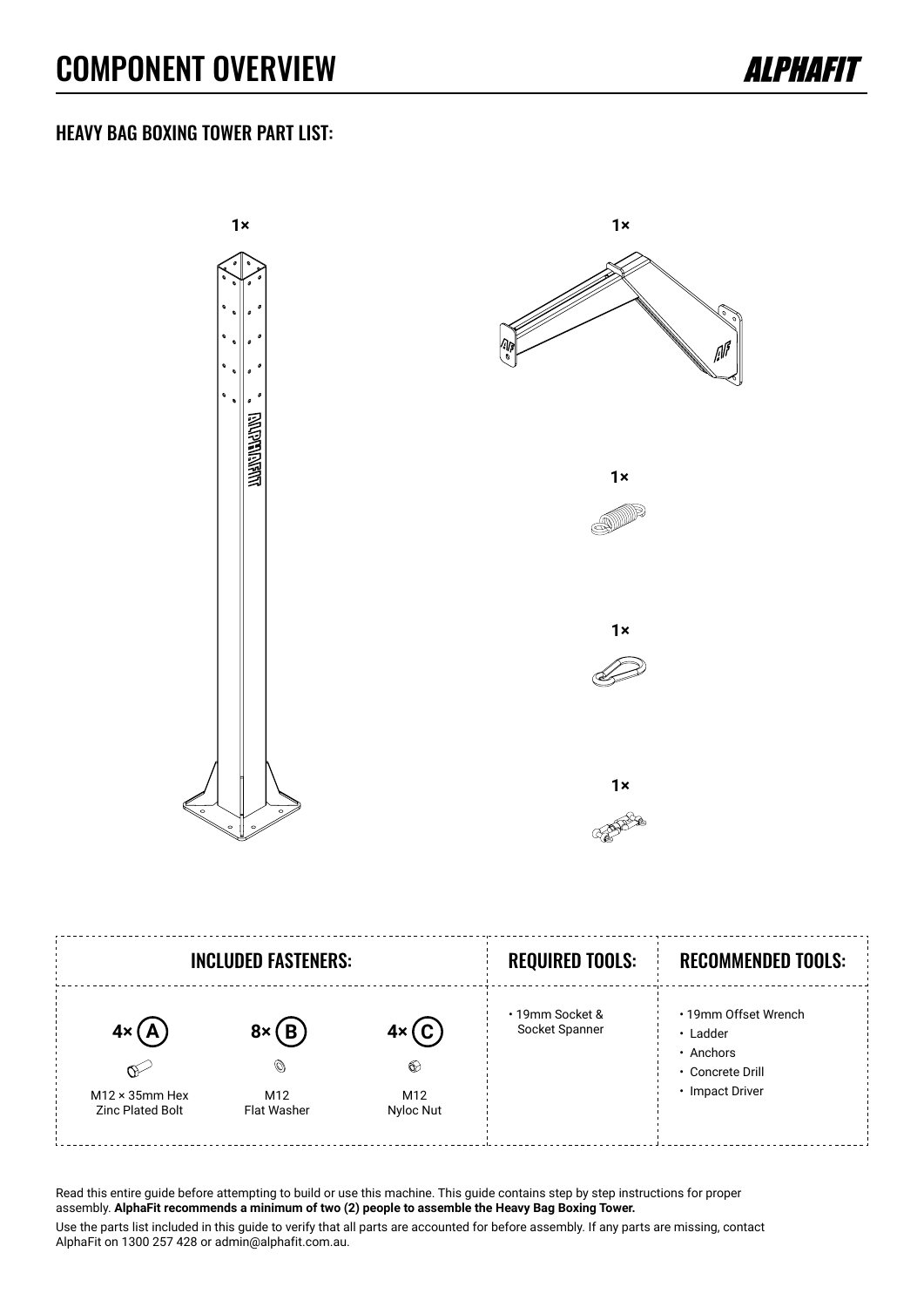## HEAVY BAG BOXING TOWER ASSEMBLY



### STEP 1: ANCHOR UPRIGHT TO THE FLOOR

Position the Boxing Column in the desired spot. Bolt to floor through column base plate with appropriate anchors.



#### STEP 2: ATTACH HEAVY BAG MOUNT

Bolt Heavy Bag Mount to top of Boxing Column. The mount can be attached at a variety of heights using the 13mm holes located at the top of the Boxing Column. *Letters denote appropriate fasteners.*